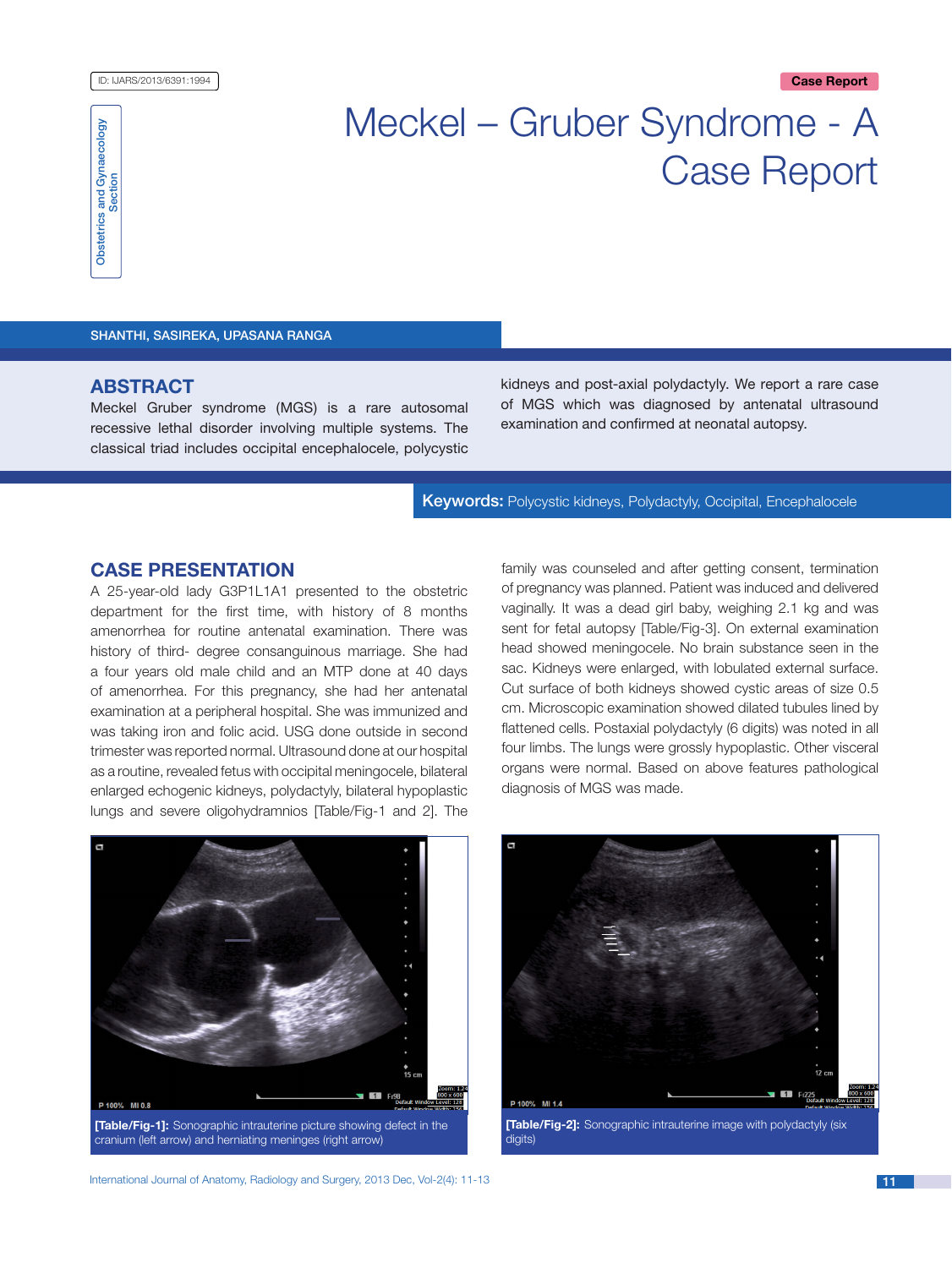

**[Table/Fig-3]:** Still born fetus with polydactyly and meningocele

# **Discussion**

Meckel Gruber syndrome is a rare autosomal recessive disorder, involving multiple systems. It is also called as "dysencephalia splanchnocystica" [1]. The most consistent triad of features are occipital encephalocele, polycystic kidneys and postaxial polydactyly [2-4]. It has wide phenotypic variations showing abnormalities of lip, palate, eye, ductal plates of liver, cardiovascular systems and genital systems [2,3,5]. A high incidence is reported in Finnish population and Gujarati Indians [3,6]. MGS is a lethal syndrome, generally results in intrauterine death or neonatal death. A high risk (25%) of recurrence in subsequent pregnancies is an important point for consideration and stresses the need for prenatal diagnosis in expectant mothers in those families. Prenatal diagnosis of MGS can be done by trans-vaginal ultrasound scan at 11 to 14 wks of gestational age [6]. We report a case of MGS diagnosed by antenatal ultra-sonogram and subsequently confirmed by neonatal autopsy.

Meckel Gruber Syndrome is prevalent worldwide, with reported incidence as 1 in 13,250 to 1 in 40,000 live births [5,6]. A disproportionately higher incidence is seen in Finland, Belgium and in Gujarati Indians [3,6]. The disease affects all races, with males and females being equally affected [1,6]. It is an autosomal recessive genetic anomaly with 1 in 4 (25 %) chance of recurrence in subsequent pregnancy.

Meckel Gruber syndrome can be associated with wide variety of abnormalities, although the classical triad includes dysplastic kidneys (95-100%), occipital encephalocele (80- 90%) and polydactyly (75-85%) [2,7]. Presence of 2 of the 3 classical findings or 2 other anomalies in addition to one classical finding is sufficient for the diagnosis of MGS [8].

In addition to classical findings various anomalies involving multiple organ systems have been reported. The central nevous system malformations include microcephaly, cerebellar hypoplasia, ventriculomegaly, anencephaly, absence of corpus callosum and absence of olfactory tract or lobe [5]. One of the most constant features of MGS is occipital encephalocele, a neural tube defect. MGS accounts for 5% of all neural tube defects [7]. Hence presence of occipital encephalocele indicates the need to search for other abnormalities to assess the recurrence risk in future pregnancy. In general recurrence of a neural tube defect is 1-3% in a given family, whereas recurrence of MGS is 25% due to autosomal inheritance pattern [3]. In our case, meningocele was present.

Kidneys are grossly enlarged (10 to 20 times) by midtrimester due to cystic changes [2,6]. Cystic dysplasia of the kidneys is the constant characteristic feature of MGS leading to oligohydramnios. This results in pulmonary hypoplasia which is the main cause of death [6]. Other urinary system abnormalities may include horse shoe kidney, missing ureters and hypoplastic urinary bladder [5]. In our case, enlarged dysplastic kidneys and pulmonary hypoplasia were detected by ultrasound and confirmed by autopsy.

Postaxial polydactyly is a frequent finding in MGS [1,6]. Club foot is common because of oligohydramnios [5]. In our case, postaxial polydactyly with presence of sixth digit was seen in all four limbs..

Periportal fibrosis with bile duct proliferation is another common finding in MGS [2,9]. Other organ involvement include cardiac malformations, hypoplastic or ambiguous genitalia, cleft lip, cleft palate, fissured tongue, atypical face with short nose, low set ears, micrognathia, short neck, shortening and bowing of long tubular bones [2,5,6]. In the present case, however the hepatic, cardiac and genital malformations were not present.

MGS has to be differentiated from other syndromes. The most likely syndrome to be confused with MGS is trisomy 13 [8]. Although the dismal outcome is the same for both, the recurrence rate is different. Trisomy 13 is mostly sporadic with low recurrence rate whereas MGS has 25% recurrence rate. Other syndromes similar to MGS are trisomy 18, Joubert syndrome, Bardet –Biedle syndrome and Smith- Lemli-Obitz syndrome [7,8,10].